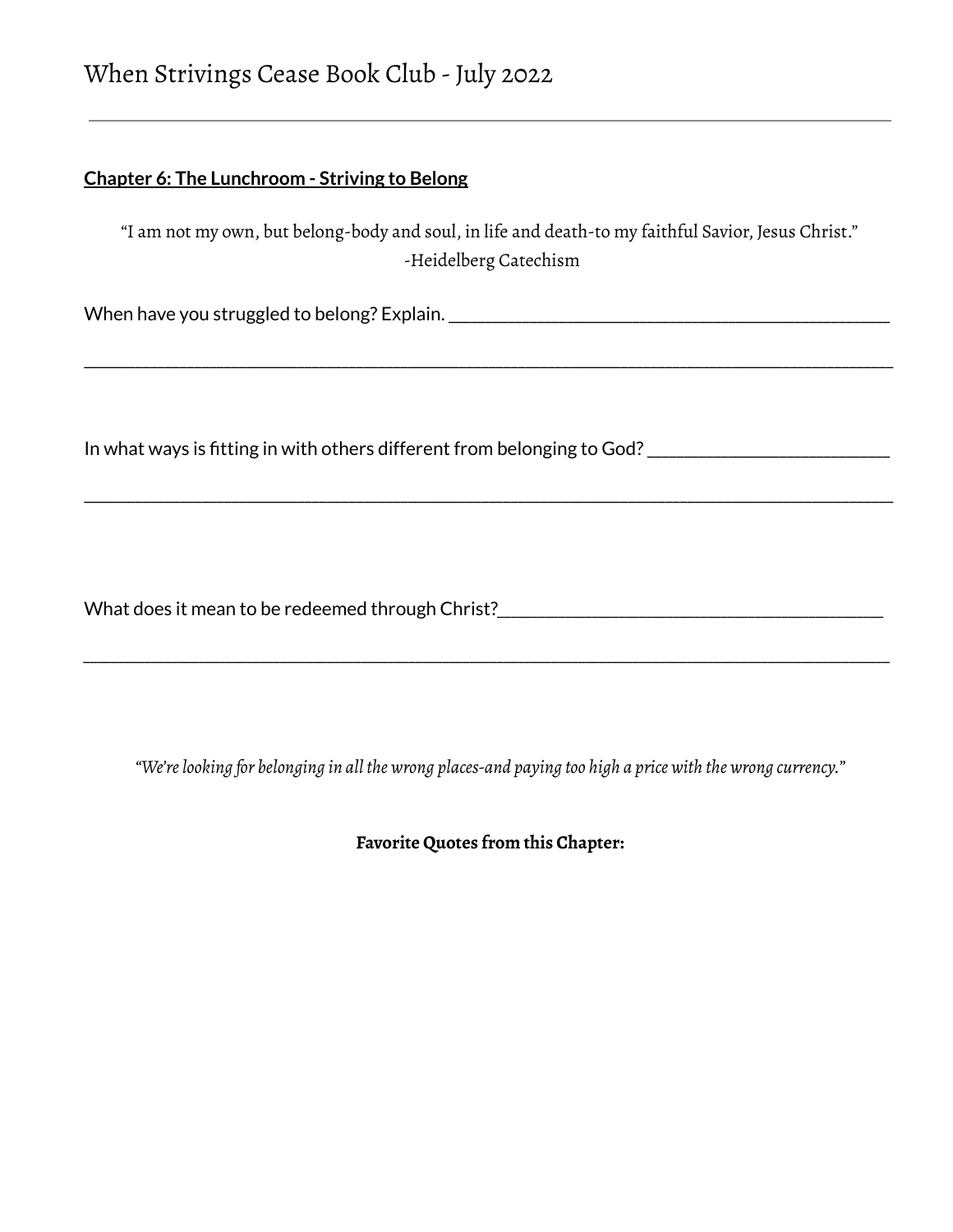#### **Chapter 7: Honor and Shame - Striving to Outrun Shame**

"For I am convinced that neither death nor life, neither angels nor demons, neither the present nor the future, nor any powers, neither height nor depth, nor anything else in all creation, will be able to separate us from the love of God that is in Christ Jesus our Lord"

Romans 8:38-39

\_\_\_\_\_\_\_\_\_\_\_\_\_\_\_\_\_\_\_\_\_\_\_\_\_\_\_\_\_\_\_\_\_\_\_\_\_\_\_\_\_\_\_\_\_\_\_\_\_\_\_\_\_\_\_\_\_\_\_\_\_\_\_\_\_\_\_\_\_\_\_\_\_\_\_\_\_\_\_\_\_\_\_\_\_\_\_\_\_\_\_\_\_\_\_\_\_\_\_\_\_\_\_\_\_\_\_\_\_\_

In what ways is shame related to discontentment?\_\_\_\_\_\_\_\_\_\_\_\_\_\_\_\_\_\_\_\_\_\_\_\_\_\_\_\_\_\_\_\_\_\_\_\_\_\_\_\_\_\_\_\_\_\_\_\_\_\_\_\_\_\_\_

How are we trying to control God when we allow shame to direct us? \_\_\_\_\_\_\_\_\_\_\_\_\_\_\_\_\_\_\_\_

\_\_\_\_\_\_\_\_\_\_\_\_\_\_\_\_\_\_\_\_\_\_\_\_\_\_\_\_\_\_\_\_\_\_\_\_\_\_\_\_\_\_\_\_\_\_\_\_\_\_\_\_\_\_\_\_\_\_\_\_\_\_\_\_\_\_\_\_\_\_\_\_\_\_\_\_\_\_\_\_\_\_\_\_\_\_\_\_\_\_\_\_\_\_\_\_\_\_\_\_\_\_\_\_\_\_\_\_\_

What does God's grace do to our shame?<br>

*"Herein liesthe wholereason we mustceasestriving through good works: they doNOT save."*

\_\_\_\_\_\_\_\_\_\_\_\_\_\_\_\_\_\_\_\_\_\_\_\_\_\_\_\_\_\_\_\_\_\_\_\_\_\_\_\_\_\_\_\_\_\_\_\_\_\_\_\_\_\_\_\_\_\_\_\_\_\_\_\_\_\_\_\_\_\_\_\_\_\_\_\_\_\_\_\_\_\_\_\_\_\_\_\_\_\_\_\_\_\_\_\_\_\_\_\_\_\_\_\_\_\_\_\_\_\_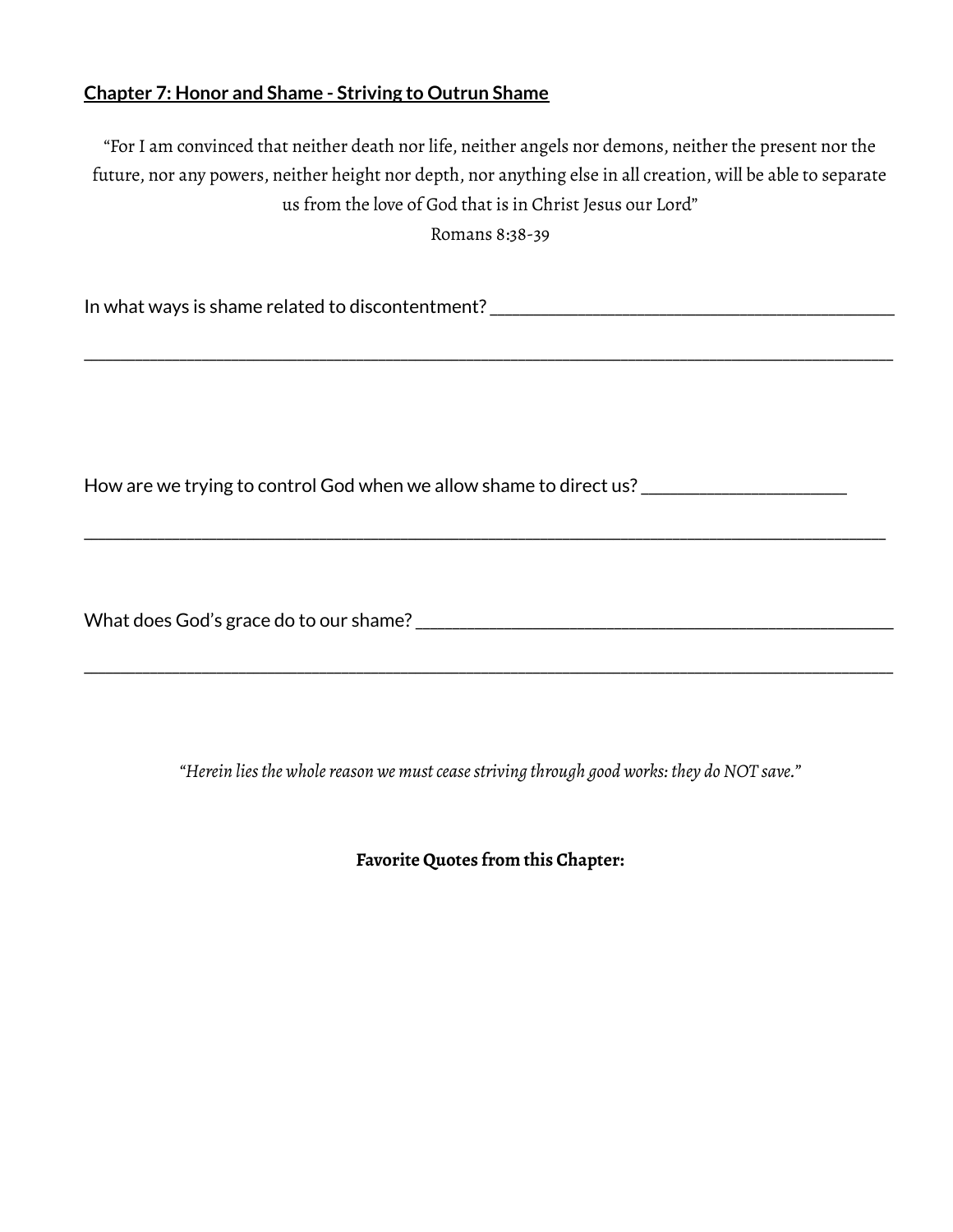# **Chapter 8: The Gift- Striving to Have It All**

"The man who has God for his treasure has all things in one." A.W. Tozer

\_\_\_\_\_\_\_\_\_\_\_\_\_\_\_\_\_\_\_\_\_\_\_\_\_\_\_\_\_\_\_\_\_\_\_\_\_\_\_\_\_\_\_\_\_\_\_\_\_\_\_\_\_\_\_\_\_\_\_\_\_\_\_\_\_\_\_\_\_\_\_\_\_\_\_\_\_\_\_\_\_\_\_\_\_\_\_\_\_\_\_\_\_\_\_\_\_\_\_\_\_\_\_\_\_\_\_\_\_\_

\_\_\_\_\_\_\_\_\_\_\_\_\_\_\_\_\_\_\_\_\_\_\_\_\_\_\_\_\_\_\_\_\_\_\_\_\_\_\_\_\_\_\_\_\_\_\_\_\_\_\_\_\_\_\_\_\_\_\_\_\_\_\_\_\_\_\_\_\_\_\_\_\_\_\_\_\_\_\_\_\_\_\_\_\_\_\_\_\_\_\_\_\_\_\_\_\_\_\_\_\_\_\_\_\_\_\_\_\_\_

What are some of the ways we worship ourselves instead of God?\_\_\_\_\_\_\_\_\_\_\_\_\_\_\_\_\_\_\_\_\_\_\_\_\_\_\_\_\_\_\_\_\_\_\_\_\_\_

What does it look like to rest in God?\_\_\_\_\_\_\_\_\_\_\_\_\_\_\_\_\_\_\_\_\_\_\_\_\_\_\_\_\_\_\_\_\_\_\_\_\_\_\_\_\_\_\_\_\_\_\_\_\_\_\_\_\_\_\_\_\_\_\_\_\_\_\_\_\_\_\_\_\_

Why do you think we might choose doubt and self-sufficiency instead of rest and fulfillment? \_\_\_\_\_\_

*"If it's motivated by self-fulfillment orself-improvement, it's not a worship of God, it's a worship ofself."*

\_\_\_\_\_\_\_\_\_\_\_\_\_\_\_\_\_\_\_\_\_\_\_\_\_\_\_\_\_\_\_\_\_\_\_\_\_\_\_\_\_\_\_\_\_\_\_\_\_\_\_\_\_\_\_\_\_\_\_\_\_\_\_\_\_\_\_\_\_\_\_\_\_\_\_\_\_\_\_\_\_\_\_\_\_\_\_\_\_\_\_\_\_\_\_\_\_\_\_\_\_\_\_\_\_\_\_\_\_\_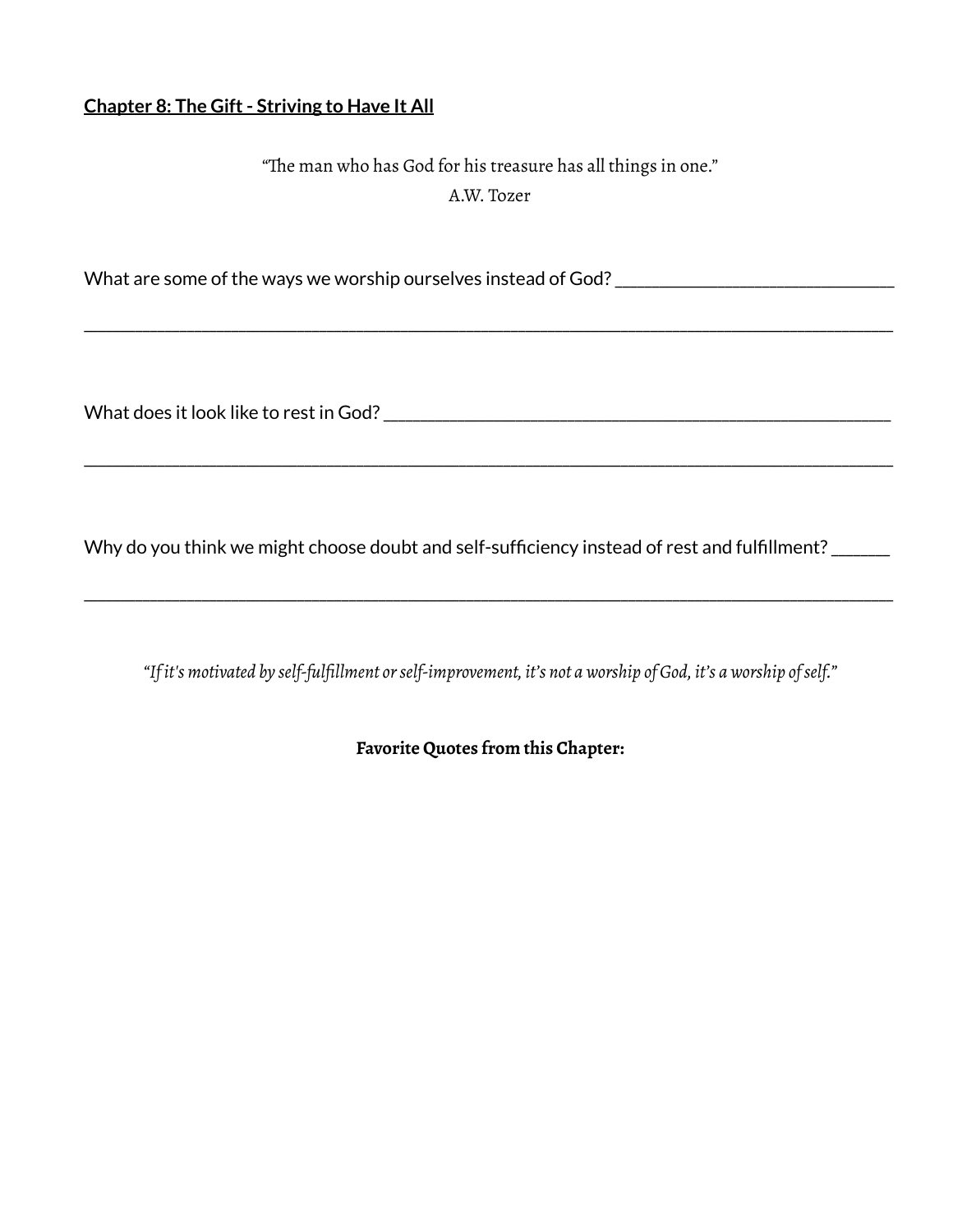## **Chapter 9: Grace Makes New, not Better**

| "Therefore, if anyone is in Christ, he is a new creation. The old has passed away; behold, the new has come." |
|---------------------------------------------------------------------------------------------------------------|
| -II Corinthians 5:17                                                                                          |

\_\_\_\_\_\_\_\_\_\_\_\_\_\_\_\_\_\_\_\_\_\_\_\_\_\_\_\_\_\_\_\_\_\_\_\_\_\_\_\_\_\_\_\_\_\_\_\_\_\_\_\_\_\_\_\_\_\_\_\_\_\_\_\_\_\_\_\_\_\_\_\_\_\_\_\_\_\_\_\_\_\_\_\_\_\_\_\_\_\_\_\_\_\_\_\_\_\_\_\_\_\_\_\_\_\_\_\_\_\_

\_\_\_\_\_\_\_\_\_\_\_\_\_\_\_\_\_\_\_\_\_\_\_\_\_\_\_\_\_\_\_\_\_\_\_\_\_\_\_\_\_\_\_\_\_\_\_\_\_\_\_\_\_\_\_\_\_\_\_\_\_\_\_\_\_\_\_\_\_\_\_\_\_\_\_\_\_\_\_\_\_\_\_\_\_\_\_\_\_\_\_\_\_\_\_\_\_\_\_\_\_\_\_\_\_\_\_\_\_\_

Why might it be difficult to know that we aren't enough?<br>

In what ways are we transformed by God's grace?\_\_\_\_\_\_\_\_\_\_\_\_\_\_\_\_\_\_\_\_\_\_\_\_\_\_\_\_\_\_\_\_\_\_\_\_\_\_\_\_\_\_\_\_\_\_\_\_\_\_\_\_\_\_\_

Why is it important to understand that we will always need God's grace?\_\_\_\_\_\_\_\_\_\_\_\_\_\_\_\_\_\_\_\_\_\_\_\_\_\_\_\_\_\_

*"Graceis not a betterment plan, it's a totalreplacement offer."*

\_\_\_\_\_\_\_\_\_\_\_\_\_\_\_\_\_\_\_\_\_\_\_\_\_\_\_\_\_\_\_\_\_\_\_\_\_\_\_\_\_\_\_\_\_\_\_\_\_\_\_\_\_\_\_\_\_\_\_\_\_\_\_\_\_\_\_\_\_\_\_\_\_\_\_\_\_\_\_\_\_\_\_\_\_\_\_\_\_\_\_\_\_\_\_\_\_\_\_\_\_\_\_\_\_\_\_\_\_\_